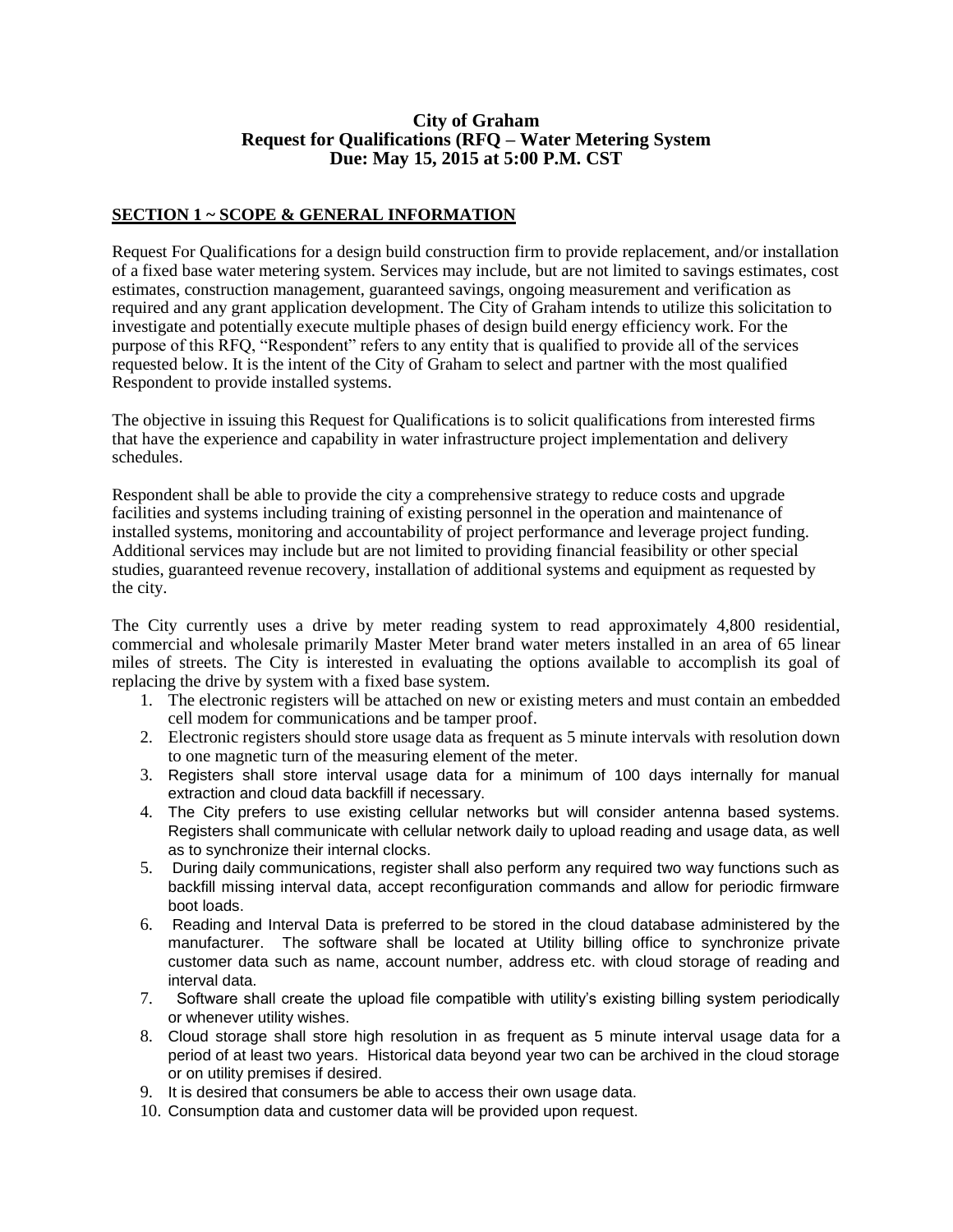Other Potential services that may be required of respondent:

- 1. Serve as the prime contractor who is responsible for all work performed on the project;
- 2. Provide design and engineering;
- 3. Provide construction management and project management for the installation of these measures in existing and in new facilities;
- 4. Provide all subcontractor procurement and invoicing;
- 5. Provide all subcontractor management;
- 6. Ensure jobsite safety;
- 7. Ensure proper permitting;
- 8. Commission all installed systems;
- 9. Coordinate and participate in all required inspections;
- 10. Coordinate third party inspections;
- 11. Provide closeout documents including warranties, O&M manuals;
- 12. Provide continuous monitoring and accountability of project performance by measuring on all metrics required by the City of Graham;
- 13. Leverage additional funding for the project by applying for any available utility rebates, incentives or grants on behalf of the City of Graham;
- 14. Provide training for the City of Graham personnel on the operation and maintenance of all installed systems;
- 15. Organize any public relations activities including press releases, project summary handout, etc.;

Final selection will be made in accordance with the policies and administrative directive of the city and other statutory provisions. Late responses will be returned and will not be considered. The city reserves the right to reject any and all qualifications, and to waive all technicalities.

# **SECTION 2 ~ GENERAL RESPONSE INSTRUCTIONS**

Respondents shall restrict all contact with the city and direct all questions regarding this RFQ to the following point of contact. All questions regarding this RFQ must be submitted to the contact person below via email **no later than one week prior to due date**. All questions will be combined and responded to in the form of an addendum prior to the **RFQ submittal deadline of May 15, 2015 at 5:00 P.M., CST**. Answers will be provided via email to all known Responders as a written addendum to the RFQ. It is the Respondent's responsibility to verify the issuance of Addenda in regard to this RFQ.

> Mr. David Maddy Finance Director 429 Fourth Street Graham, TX 76450 TEL: (940) 549-3322 E-Mail: [dirfin@grahamtexas.net](mailto:dirfin@grahamtexas.net)

Responses to this RFQ must be received **on or before xxxxxxxx, 2015 at 2:00 P.M, CST** at the address indicated below and marked accordingly. Responses may be mailed or delivered in a sealed envelope (faxes will not be accepted).

Mr. David Maddy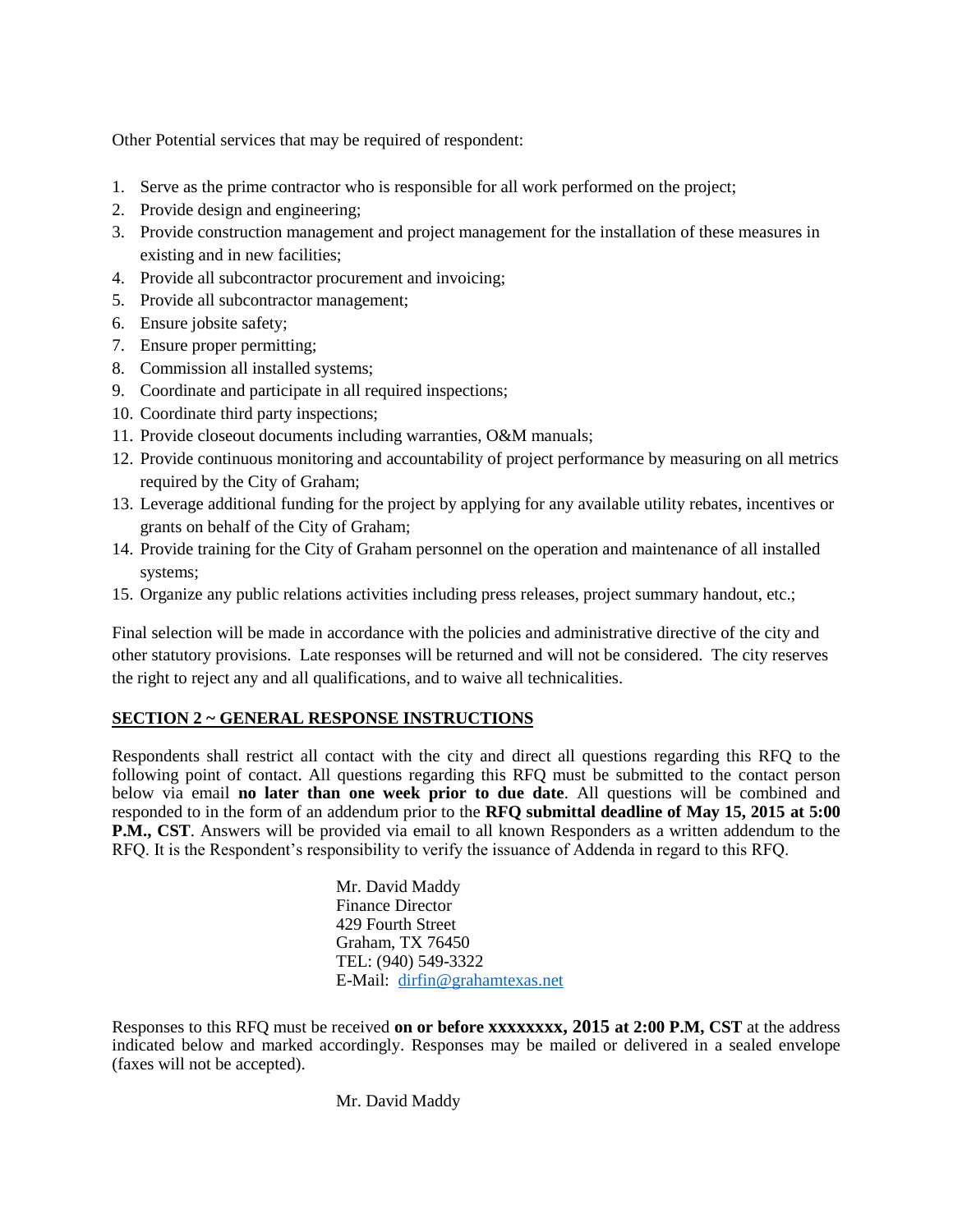Finance Director 429 Fourth Street Graham, TX 76450

1.The timeline for specifications is noted below and followed by the detailed requirements.

| a. Advertisement           | March 25, 2015 |
|----------------------------|----------------|
| b. RFQ Issued:             | March 25, 2015 |
| c. Last Date for Questions | April 24, 2015 |
| d. Response Due Date       | May 15, 2015   |

#### **SECTION 3 ~ RESPONSE FORMAT and PREPRATION INSTRUCTIONS**

The city reserves the right to eliminate from further consideration any response which is deemed to be substantially or materially unresponsive to the requests for information contained in this section. The intent of the city is that all responses follow the same format in order to evaluate each response fairly. Qualifications will be evaluated in light of the material and substantiating evidence presented in the qualifications, and not on the basis of what is inferred.

#### **Response Format**

- 1. Executive Summary
	- a. Responses shall include an abstract of no more than two (2) pages on the information presented in the qualifications and the firm's unique qualifications and services.
- 2. Background, Experience & Capabilities
	- a. Background and Firm Profile Provide general information on the responding firm, including; name, business location, local office, local telephone number and contact person for this project.
	- b. Experience The respondent shall include references which shall indicate the ability to design and deliver a system satisfying the needs of the City. References shall be of the type and format described below:

Four (4) References - Provide the owner's name, address, telephone number, and contact person and a brief overview of the services performed for each reference.

- c. Capabilities Describe your firm's approach to developing the information and recommendations for the work requested in this Request for Qualficiations. Describe the processes that will be used for the assignment of tasks, project scheduling, and budget control, as well as capability to provide all services required for construction and implementation of project on the system.
- d. Accountability measurement and metrics Indicate the Protocol that your firm will use to measure performance of the recommended project.
- e. Pricing transparency—discuss the respondent's open book pricing methodology
- f. Describe any other benefits Owner will realize through this contract using your firm's team.

## **SECTION 4 ~ SELECTION CRITERIA**

The City will appoint a selection team to formally evaluate each response. The evaluation process will objectively grade the responses on their merit. Responses will be evaluated in light of the material and substantiating evidence presented in the response, and not on the basis of what is inferred. The evaluation process can include verification of team references, verification of